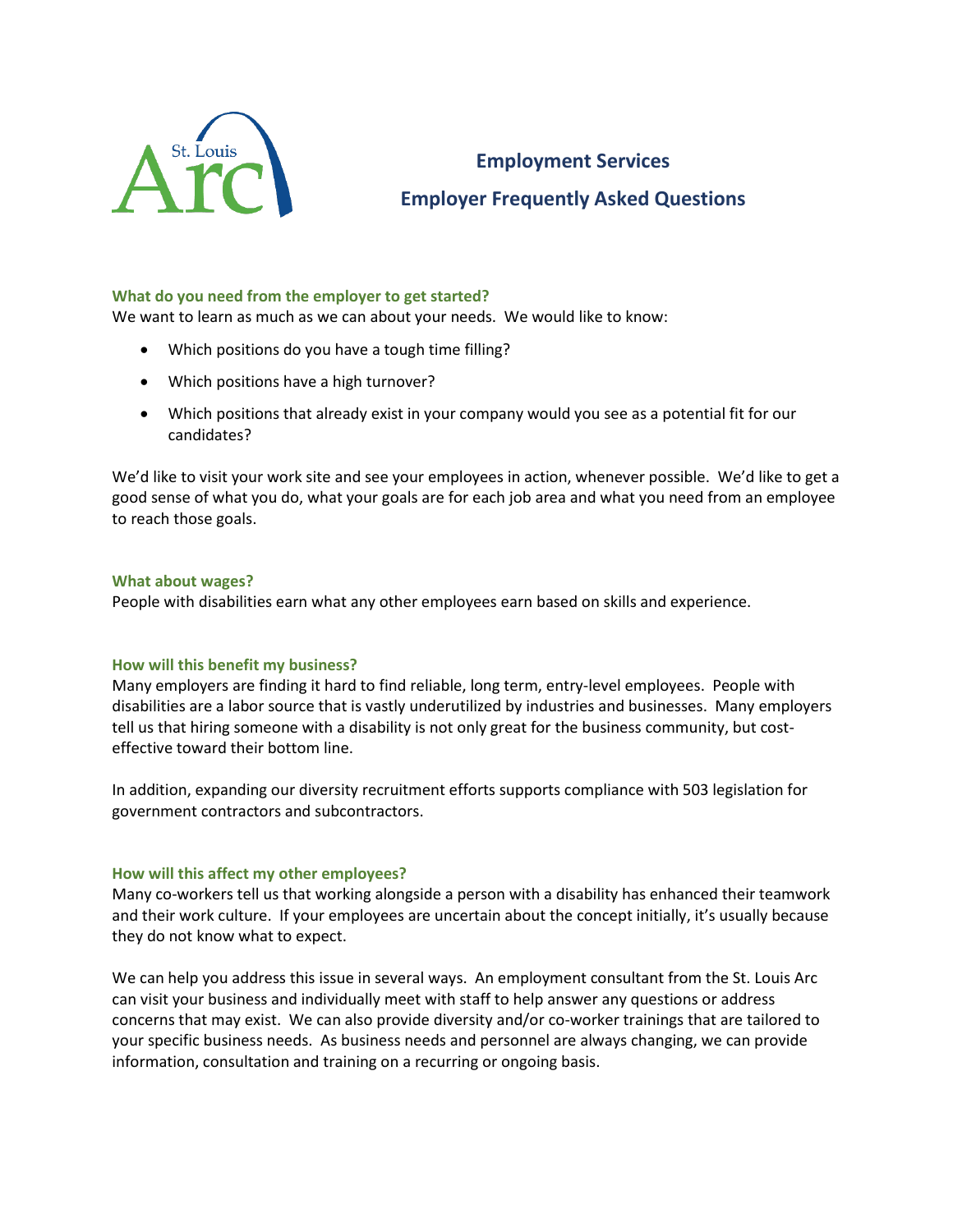#### **What kinds of job candidates do you work with?**

St. Louis Arc works with people of all different backgrounds, interests and abilities. We offer qualified candidates with demonstrated skills necessary to perform the essential functions of a position. The candidates that we present have some type of intellectual and/or learning disability. We work closely with employers like you to ensure each candidate has the resources (job coaching, job accommodations) needed to do his or her job well.

#### **What kinds of skills or experience do candidates have? How do you know?**

St. Louis Arc candidates have a wide variety of skills, abilities, experiences and professional backgrounds. Some candidates have earned substantial college credit. Others have years of experience in their chosen fields. Even candidates who are new to workforce often have completed significant internship or volunteer experiences to build their skills.

When a candidate comes to the St. Louis Arc, we start by working with them to assess their skills, abilities, experiences and interests. Candidates often complete several different job site trials or other practical experiences, which are typically detailed on their resume. We know what our candidates can do because we have seen them do it!

#### **How do you screen people?**

When it comes to screening, we take direction from you, the employer! We screen based on the criteria that you set and focus on finding a candidate who is a good fit.

If desired, we get to know your needs by reviewing job descriptions, doing site visits, completing job analysis and through conversations with hiring managers or supervisors. A "good fit" is a candidate who can perform the essential functions of a job (possibly using job accommodations) AND who has the desire to work in that location, environment and job function.

# **If we decide to hire a candidate you've brought to us, what kind of support will he or she receive?** Support is always personalized and specific to the individual hired. Typically, the candidates that we

work with might receive the following kinds of support:

- On-the-job coaching from an employment consultant who works hand-in-hand with your existing staff, trainers and supervisors to assist the new employee to learn the job and acclimate to the workplace environment.
- Assistance in identifying and setting up basic accommodations if needed in the job (see below).
- Training on diversity, disability awareness or sensitivity for you staff if requested.
- Ongoing consultation and re-training as needed.